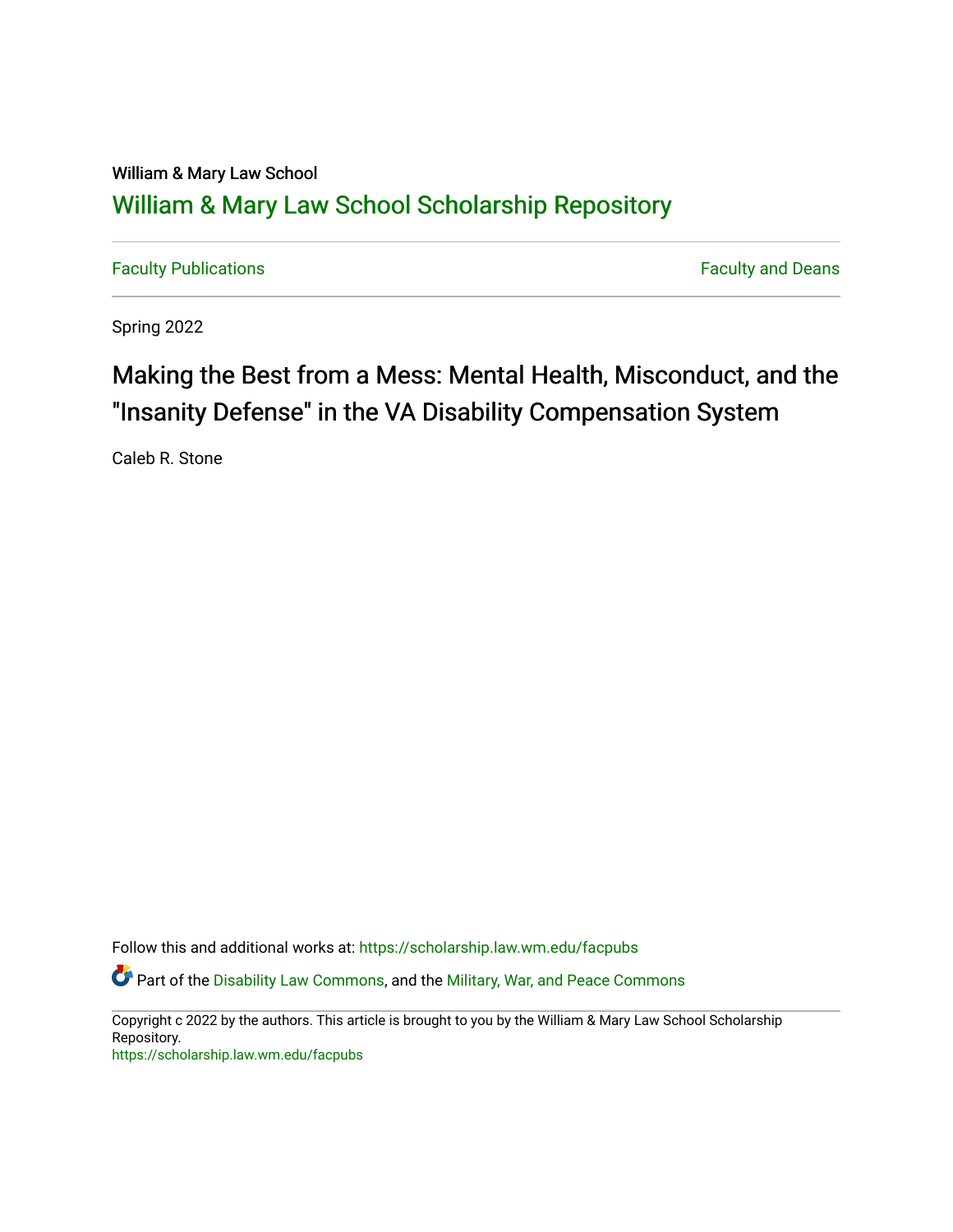### **MAKING THE BEST FROM A MESS: MENTAL HEALTH, MISCONDUCT, AND THE "INSANITY DEFENSE" IN THE VA DISABILITY COMPENSATION SYSTEM**

#### Caleb R. Stone<sup>\*</sup>

The disability compensation system implemented by the Department of Veterans Affairs ("VA") is highly technical and complex. Before veterans reach questions concerning entitlement to benefits or the amount of compensation, they must first achieve basic eligibility for VA benefits. That involves receiving a discharge that is "honorable" for VA purposes. For some former servicemembers seeking benefits, using the VA's "insanity defense" to excuse misconduct leading to a less-than-honorable discharge may be the best avenue for obtaining compensation. The VA insanity provision contemplated in 38 U.S.C. @ *5303(b)* and defined in 38 C.F.R. @ *3.354* is the only "defense" that allows a veteran to get around all statutory and regulatory benefits.' It reads as follows:

An insane person is one who, while not mentally defective or constitutionally psychopathic, except when a psychosis has been engrafted upon such basic condition, exhibits, due to disease, a more or less prolonged deviation from his normal method of behavior; or who interferes with the peace of society; or who has so departed (become antisocial) from the accepted standards of the community to which by birth and education he belongs as to lack the adaptability to make further adjustment to the social customs of the community in which he resides.<sup>2</sup>

A cursory reading shows that the insanity defense is anything but clear and straightforward. This Article will examine this issue in three parts. Part I briefly discusses necessary background information, including military discharges and how they are treated by the VA and the military service branches. Part II then explores the construction and history of the VA insanity defense and how it compares to conceptions in the psychological field and corresponding provisions in the criminal defense system. Finally, Part **III** explains the regulation's usefulness to advocacy in the veterans' benefits system as it is currently constructed.

<sup>\*</sup> Professor of the Practice at William & Mary Law School and Co-Director of the Lewis B. Puller, Jr. Veterans Benefits Clinic. Many thanks are due to the dedicated people in this area of the law that are tirelessly working to make a better system for veterans-some of whom are cited in this Article. I would like to specifically thank my colleagues David Boelzner, Elizabeth Tarloski, Judith Johnson, and Stacey-Rae Simcox for the instructive conversations that we have had about this important topic. I also appreciate the thorough review and intelligent edits from the UMKC Law Review staff. Finally, many thanks to Jeff and Angela Stone for acting as a captive sounding board throughout some of the writing process (among other services rendered).

<sup>&</sup>lt;sup>1</sup> "[I]f it is established to the satisfaction of the Secretary that, at the time of the commission of an offense leading to a person's court-martial, discharge, or resignation, that person was insane, such person shall not be precluded from benefits under laws administered by the Secretary based upon the period of service from which such person was separated." 38 U.S.C. § 5303(b).

 $2^{2}$  38 C.F.R. § 3.354(a) (2021).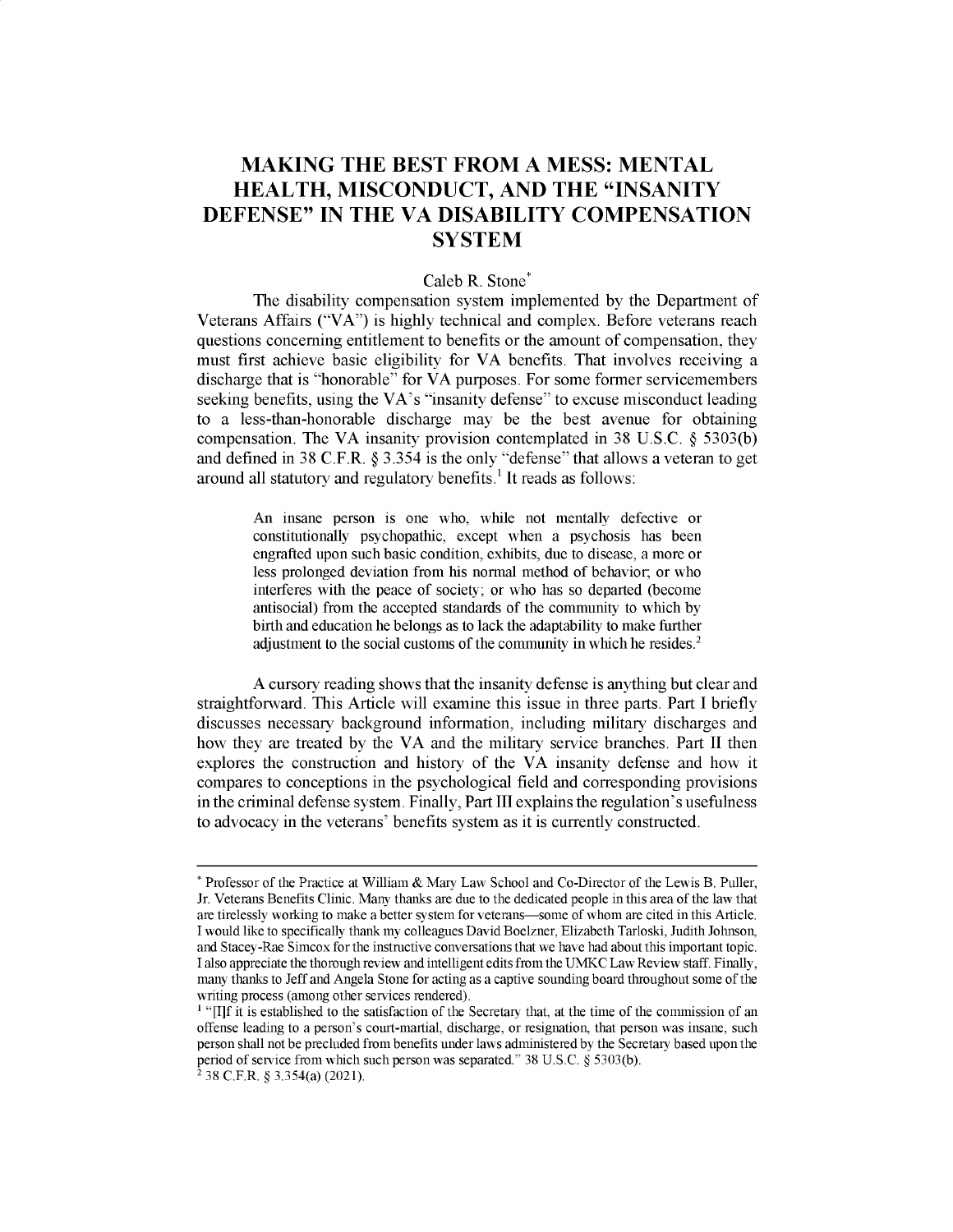#### **I. BACKGROUND**

#### **A. Basic VA Rules**

Eligibility for VA benefits concerns active-duty service and character of discharge; $3$  the latter is the focus of this Article. Veterans must be discharged under "conditions other than dishonorable" to be considered eligible for disability compensation.<sup>4</sup> Broadly, there are five levels of military discharge: Honorable, General (Under Honorable Conditions), Other Than Honorable ("OTH"), Bad Conduct Discharge ("BCD"), and Dishonorable.' Of concern to this Article are the third and fourth categorizations, as the first two (very) rarely inhibit a veteran's ability to obtain disability compensation, while the fifth classification always does.<sup>6</sup>

For veterans with a "bad paper discharge"—specifically an OTH or BCD-the VA makes a "Character of Discharge" determination that decides whether the veteran's service will count as "honorable" or "dishonorable" for VA purposes. It does this by analyzing a set of statutory and regulatory bars to benefits—if the veteran meets the criteria set forth in any of the bars, that veteran's discharge is considered dishonorable for VA compensation.<sup>7</sup> Initial adjudication is made by lay adjudicators at Regional Benefits Offices.<sup>8</sup> Claimants can then appeal to the Board of Veterans' Appeals and receive a decision from a Veterans Law Judge. $9$  The process at the Agency is supposed to be non-adversarial and friendly to veterans.<sup>10</sup> A claimant who is unhappy with the Board's decision can appeal outside the Agency to the Court of Appeals for Veterans' Claims, then to the Court of Appeals for the Federal Circuit, and finally, petition for certiorari before the Supreme Court.<sup>11</sup>

The statutory bars to benefits set forth by Congress only ensnare about one percent of veterans who are considered dishonorable for VA purposes, while the remainder are deemed ineligible because of the additional VA regulatory bars.<sup>12</sup>

<sup>3</sup>*See* 38 U.S.C. **§** 101(2).

<sup>4</sup> Technically, the VA does not consider those who are ineligible for benefits to be "veterans." But this Article will make no distinctions in nomenclature between former servicemembers with honorable discharges and those without. *See id.; see also* 38 C.F.R. **§** 3.12 (2021).

*<sup>&#</sup>x27; See, e.g.,* Evan R. **Seamone,** *Dismantling America's Largest Sleeper Cell: The Imperative to Treat, Rather than Merely Punish, Active Duty Offenders with PTSD Prior to Discharge from the Armed Forces,* 37 NOVA L. REv. 479, *504* (2013).

<sup>6</sup> While it is possible for a veteran to receive a general discharge and yet trigger a statutory or regulatory bar to benefits, the occurrence rate is negligible enough to avoid any further discussion. An honorable discharge is better for VA purposes—specifically because it allows GI Bill entitlement to educational benefits where a general discharge does not. *See* 38 U.S.C. **§** 3311(c); *see also* 38 C.F.R. **§** 21.9520(a) (2021). But the difference generally does not matter for compensation purposes. *7 See, e.g.,* Robertson v. Shinseki, 26 Vet. App. 169, 174-75 (2013).

<sup>8</sup> *See* Stacey-Rae Simcox, *Thirty Years of Veterans Law: Welcome to the Wild West,* 67 U. KAN. L. REV. 513, *515-16* (2019).

*<sup>9</sup> See id.*

*<sup>1</sup>See id.* at 517.

<sup>&</sup>lt;sup>11</sup> See id. at 523.

<sup>12</sup>*See* VETERANS LEGAL CLINIC, LEGAL SERVS. CTR. OF HARVARD L. SCH., UNDERSERVED: HOW THE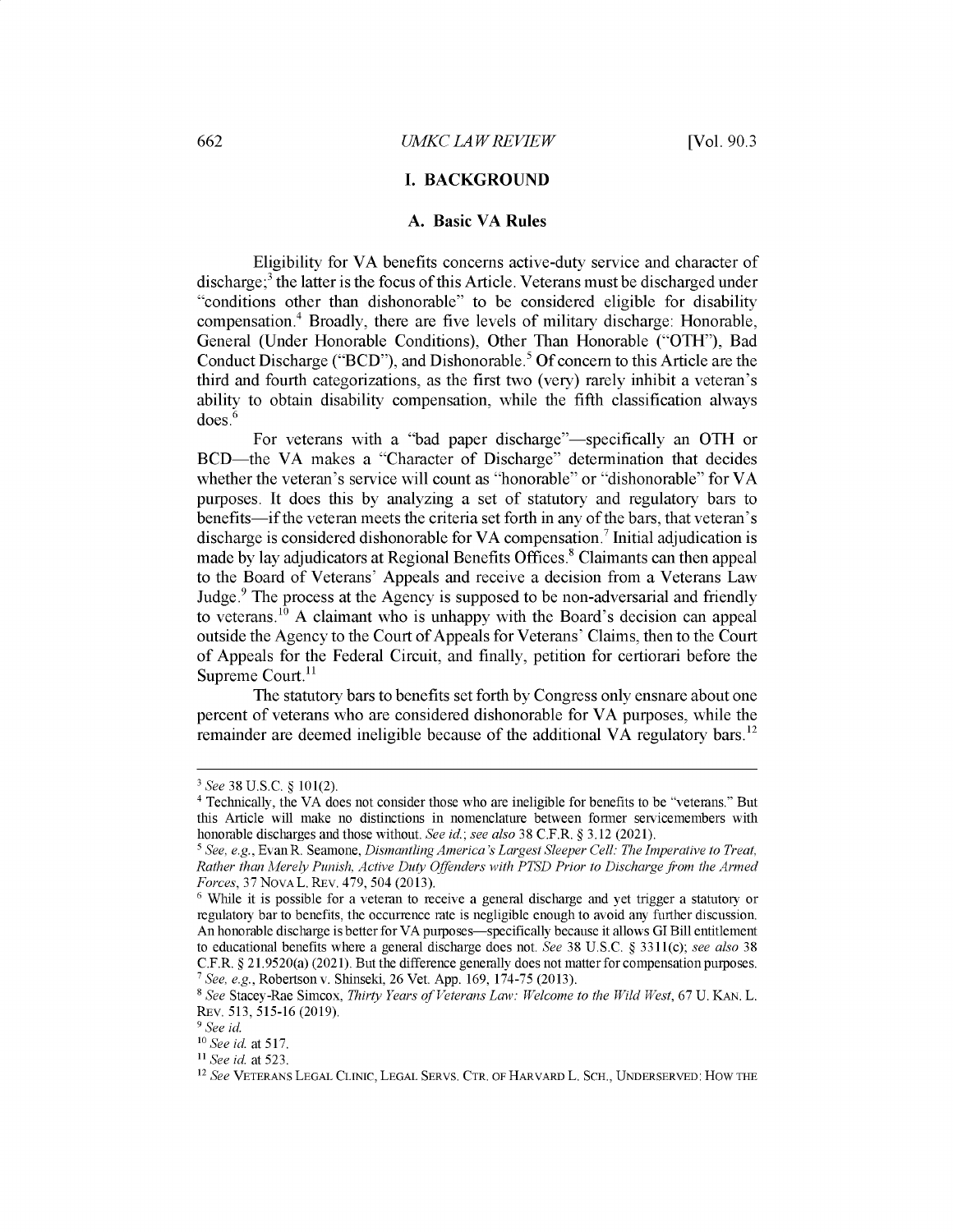Consequently, much of the advocacy for disability compensation for OTH and BCD veterans involves explaining why the regulatory bars are not applicable in a particular case. To this end, a majority of veterans are excluded under two of these regulatory provisions: the willful and persistent misconduct bar and the moral turpitude bar.<sup>13</sup> The VA made it easier to apply the first bar in 1946, when it issued a regulatory amendment removing the requirement that willful and persistent misconduct could only be established by court-martial convictions.<sup>14</sup> With this safeguard eliminated, misconduct only needs to be "willful and persistent" in the eyes of a VA adjudicator. In practice, that presents "a very low legal standard."<sup>15</sup> Currently, there are no factors in the regulations that mitigate conduct considered "willful and persistent," including mental health considerations.<sup>16</sup>

#### **B. Current Events**

That is why the "insanity" provision that is the focus of this Article is so important—it is the only "defense" that allows a veteran to receive eligibility for VA benefits regardless of whatever bar may apply. Further, as the rules are currently constructed, an insanity determination is really the only way that a veteran's mental health can be considered as a factor that can mitigate misconduct.

Such consideration is critical—at least in theory—because, unsurprisingly, many of those discharged with bad paper because of misconduct have mental health conditions. In May 2017, the Government Accountability Office reported that "62 percent, or 57,141 of the 91,764 servicemembers separated for misconduct from fiscal years 2011 through 2015 had been diagnosed within the 2 years prior to separation with post-traumatic stress disorder (PTSD),

VA WRONGFULLY EXCLUDES VETERANS WITH BAD PAPER 9 (2016), https://www.swords-toplowshares.org/research-publications/underserved [hereinafter UNDERSERVED]. The six statutory bars to benefits are: (1) discharge **as a conscientious** objector who refused to perform military duty, wear the uniform, or otherwise comply with lawful orders of a competent military authority; (2) discharge **or dismissal** by reason of **a sentence** of a general-court martial; (3) an officer resigning for the good of the service; (4) desertion; *(5)* discharge as an alien during a time of hostility; and (6) discharge under other than honorable conditions **issued as** a result of absence without official leave (AWOL) for at least 180 continuous days. 38 U.S.C.  $\S$  5303(a). The regulatory bars are (1) acceptance of an undesirable discharge **to escape** trial by general court-martial; (2) mutiny or spying; (3) an offense involving moral turpitude; (4) willful and persistent misconduct; and (5) "homosexual acts involving aggravating circumstances or factors affecting the performance of duty." 38 C.F.R. § 3.12(d) (2021). The last item is certain to receive a drastic alteration in the near future. *See infra* notes 22-24 and accompanying text.

<sup>13</sup>Bradford Adams & Dana Montalto, *With Malice Toward None: Revisiting the Historical and Legal Basis for Excluding Veterans from "Veteran" Services,* 122 PENN ST. L. REv. 69, 135 (2017) (citing UNDERSERVED, *supra* note 12, at 24). The Court of Appeals for the Federal Circuit recently rejected an argument that the VA went beyond the statutory authority granted by Congress when it created the "willful and persistent misconduct" bar to benefits. Garvey v. Wilkie, 972 F.3d 1333, 1341 (Fed. Cir. 2020).

**<sup>14</sup>***See* Adams & Montalto, *supra* note 13, at 122-23.

**<sup>15</sup>***See id.* at 123 (citing John W. Brooker, Evan R. Seamone & Leslie C. Rogall, *Beyond "T.B.D. Understanding VA's Evaluation of A Former Servicemember's Benefit Eligibility Following Involuntary or Punitive Discharge from the Armed Forces,* 214 MIL. L. REv. 1, 186 (2012)). **<sup>16</sup>***See id.* at 126.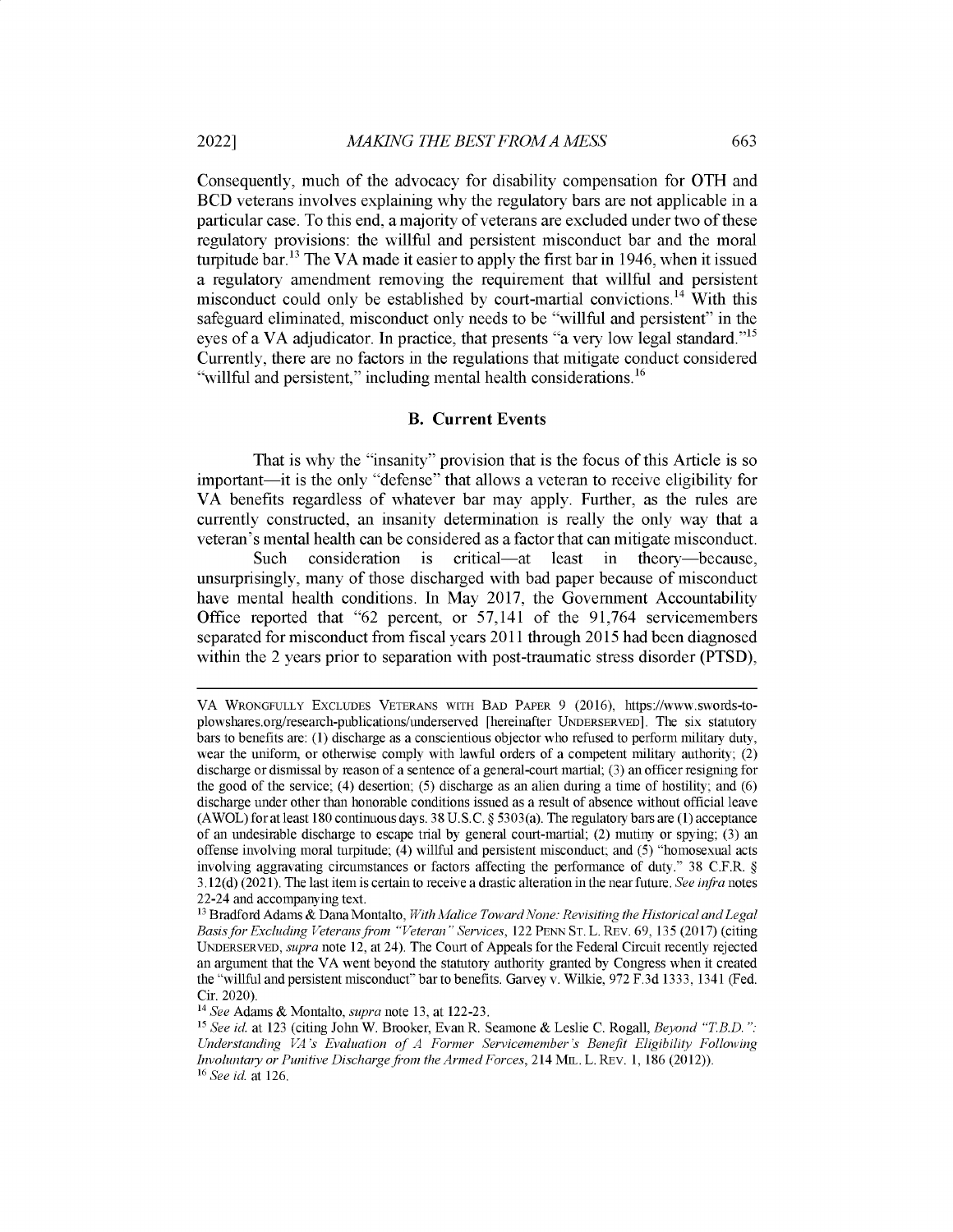traumatic brain injury (TBI), or certain other conditions that could be associated with misconduct."<sup>17</sup>

Troublingly, there is strong evidence that the current numbers of veterans excluded by the statutory and regulatory bars to benefits rate far higher than Congress ever intended. Early congressional reports on the G.I. Bill of Rights-a seminal bill that solidified much of the modern VA benefits system-indicated that benefits should be barred only in the case of severe misconduct that led, or should have led, to dishonorable discharge via court-martial.<sup>18</sup> But there has been a significant rise in the number of veterans adjudged ineligible in recent years<sup>19</sup> without any consistent rhyme or reason to which servicemembers are given bad paper discharges or how the VA treats them after service. One report found, for example, that Marine veterans are almost ten times more likely to be found ineligible for VA benefits than Air Force veterans.<sup>20</sup> That same publication also reported that VA Regional Offices "have vast disparities in how they treat veterans with bad paper discharges," noting that one Regional Benefits Office denied eligibility to every veteran with a bad paper discharge who applied for VA benefits, while another Regional Office denied eligibility to sixty-nine percent of veterans.<sup>21</sup>

Unfortunately, there is also evidence that the insanity defense does not provide much help to most veterans with bad paper discharges who are experiencing mental health problems. An analysis of Board of Veterans' Appeals decisions shows that "less-than-honorably discharged servicemembers with PTSD were denied eligibility in 91 percent of cases on appeal" between 1992 and 2015.<sup>22</sup> For nearly twenty percent of those claimants the insanity exception was not even considered, and when it was considered, judges found that "PTSD mitigated misconduct in only 12 percent of all PTSD-related claims."<sup>23</sup>

The VA is currently in the process of updating its character of discharge regulations.<sup>24</sup> The period for comments has concluded, and the VA has not yet issued its final regulation.<sup>25</sup> Among the changes are the quantification of what constitutes "willful and persistent misconduct" or an offense involving "moral

**<sup>17</sup>**Jessica Lynn Wherry, *Kicked Out, Kicked Again: The Discharge Review Boards' Illiberal Application of Liberal Consideration for Veterans with Post-Traumatic Stress Disorder,* 108 CAL. L. REV. 1357, 1375 (2020) (citing U.S. GOV'T ACCOUNTABILITY OFFICE, GAO-17-260, DOD HEALTH: ACTIONS NEEDED TO ENSURE POST-TRAUMATIC STRESS DISORDER AND TRAUMATIC BRAIN INJURY ARE CONSIDERED IN MISCONDUCT SEPARATIONS (2017)).

**<sup>18</sup>***See* Adams *&* Montalto, *supra* note 13, at 88.

**<sup>1&</sup>quot;** *See* UNDERSERVED, *supra* note 12, at 9 (noting that the percentage considered "dishonorable" for VA benefits has risen from 1.7% for World War II veterans to **6.5%** for those in the post-9/11 era). *<sup>20</sup>Id.* at 3.

**<sup>21</sup>***Id.*

<sup>22</sup>Adams & Montalto, *supra* note 13, at 127.

<sup>23</sup>*Id.*

<sup>24</sup>*See* Update and Clarify Regulatory Bars to Benefits Based on Character of Discharge, *85* Fed. Reg. 41471 (proposed July 10, 2020) (to be codified at 38 C.F.R. § 3).

<sup>&</sup>lt;sup>25</sup> In response to the flurry of comments received from the public to the proposed rules, the VA scheduled an October 2021 listening session and requested written responses to a list of questions. *See* Update and Clarify Regulatory Bars to Benefits Based on Character of Discharge, 86 Fed. Reg. *50513* (proposed Sept. 9, 2021) (to be codified at 38 C.F.R. § 3).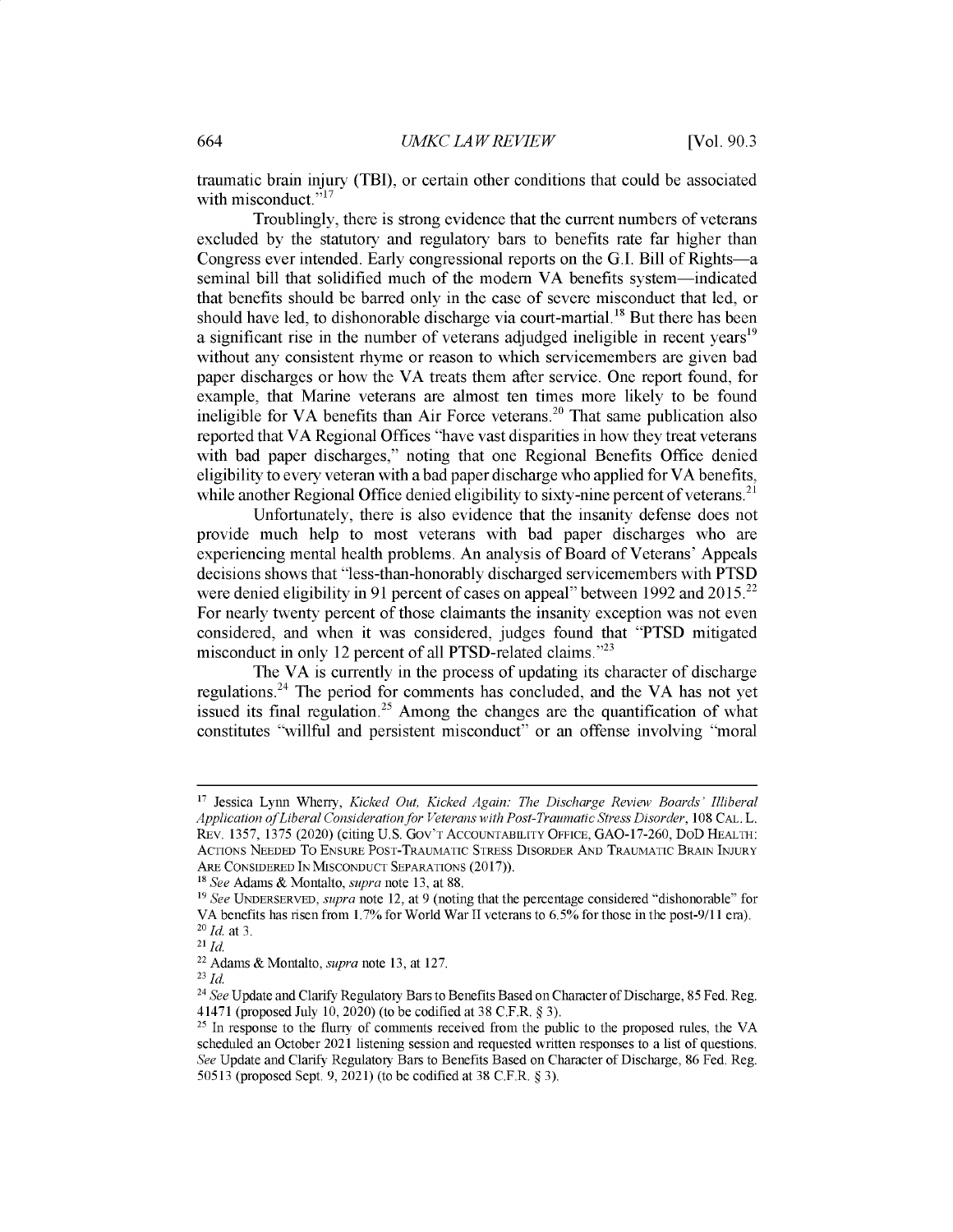**turpitude."<sup>2</sup> <sup>6</sup>**As far as **mental health is concerned, the main change proposed was the expansion of a provision that would allow veterans to obtain** eligibility for VA **benefits if "compelling circumstances" mitigate the misconduct that led to the bad paper discharge.<sup>2</sup> <sup>7</sup>**

#### **C. Discharge Upgrades**

Alternatively, **going** beyond the VA system, a veteran with **a bad paper discharge can petition various service** branch review **boards for a "discharge upgrade"** that the VA must honor **if granted.<sup>2</sup> <sup>8</sup>In recent** years, **the Department of Defense has acknowledged the role that mental health problems can play in servicemember misconduct, issuing two policy memoranda (commonly known as the Hagel and Kurta Memos) requiring discharge** review **boards to give "liberal consideration" to "veterans petitioning for discharge relief when the application** for relief **is based in whole or in part on matters relating to mental health** conditions, including PTSD; TBI; sexual assault; or sexual harassment.<sup>"29</sup> The 2014 **Hagel Memo was later codified** in 10 U.S.C. @ 1553(d) for military **discharge** review **boards,** with the overall **point being that those boards "should grant more upgrades to veterans** with **mental health conditions because those conditions** mitigate their misconduct."<sup>30</sup> The 2017 Kurta Memo, which expanded upon the **liberal consideration first instituted** by the **Hagel Memo, was meant to** be "veteran**favorable" and "grounded in** leniency."<sup>3</sup> ' It explicitly **required the boards to give liberal consideration if "the veteran ha[d] a condition or experience** that may **excuse or mitigate the discharge." <sup>32</sup>It also explained** that the **boards must consider** the "veteran's **testimony alone" in the absence of documentary evidence, and that mental health conditions "inherently affect one's behaviors and choices causing**

<sup>26</sup>Update and Clarify **Regulatory Bars to Benefits Based on Character of Discharge,** *85* **Fed. Reg.** 41471, 41476 **(proposed** July 10, 2020) **(to be codified** at 38 C.F.R. § 3).

<sup>27</sup>*Id.* at 41474. Under the **proposed regulation, neither the willful and persistent misconduct, moral turpitude, or aggravated sexual misconduct bars to benefits would be applied if compelling circumstances mitigate the misconduct at issue.** *Id.* The VA would **consider the length and character of the service besides the misconduct in addition to any legal defense the servicemember may have had to misconduct.** *Id.* Additionally, the VA would **also consider mental impairment and physical health at the** time of the **misconduct, combat or overseas-related hardship, sexual abuse and assault, duress, coercion, or desperation, and obligation** to family **or third parties.** *Id. 2 8 See* 10 U.S.C. § *1553.*

<sup>29</sup>*See* Chuck **Hagel,** SUPPLEMENTAL GUIDANCE TO MILITARY BOARDS FOR CORRECTION OF MILITARY/NAVAL RECORDS CONSIDERING DISCHARGE UPGRADE REQUESTS BY VETERANS CLAIMING POST TRAUMATIC **STRESS DISORDER 1 (Sept.** 3, 2014), **https://www.secnav.navy.mil/mra/bcnr/Documents/HagelMemo.pdf (hereinafter Hagel Memo);** A.M. Kurta, CLARIFYING GUIDANCE TO MILITARY DISCHARGE REVIEW BOARDS AND **BOARDS FOR** CORRECTION OF MILITARY/NAVAL RECORDS CONSIDERING REQUESTS BY VETERANS FOR MODIFICATION OF THEIR DISCHARGE DUE TO MENTAL HEALTH CONDITIONS, SEXUAL ASSAULT, OR SEXUAL HARASSMENT (Aug. *25,* 2017), **https://dod.defense.gov/Portals/1/Documents/pubs/Clarifying-Guidance-to-Military-Discharge-**

**Review-Boards.pdf (hereinafter Kurta Memo).**

<sup>30</sup>Wherry, *supra* **note 17, at 1381-82.**

<sup>31</sup>*Id.* **at 1384.**

<sup>32</sup>**Kurta Memo,** *supra* **note 29.**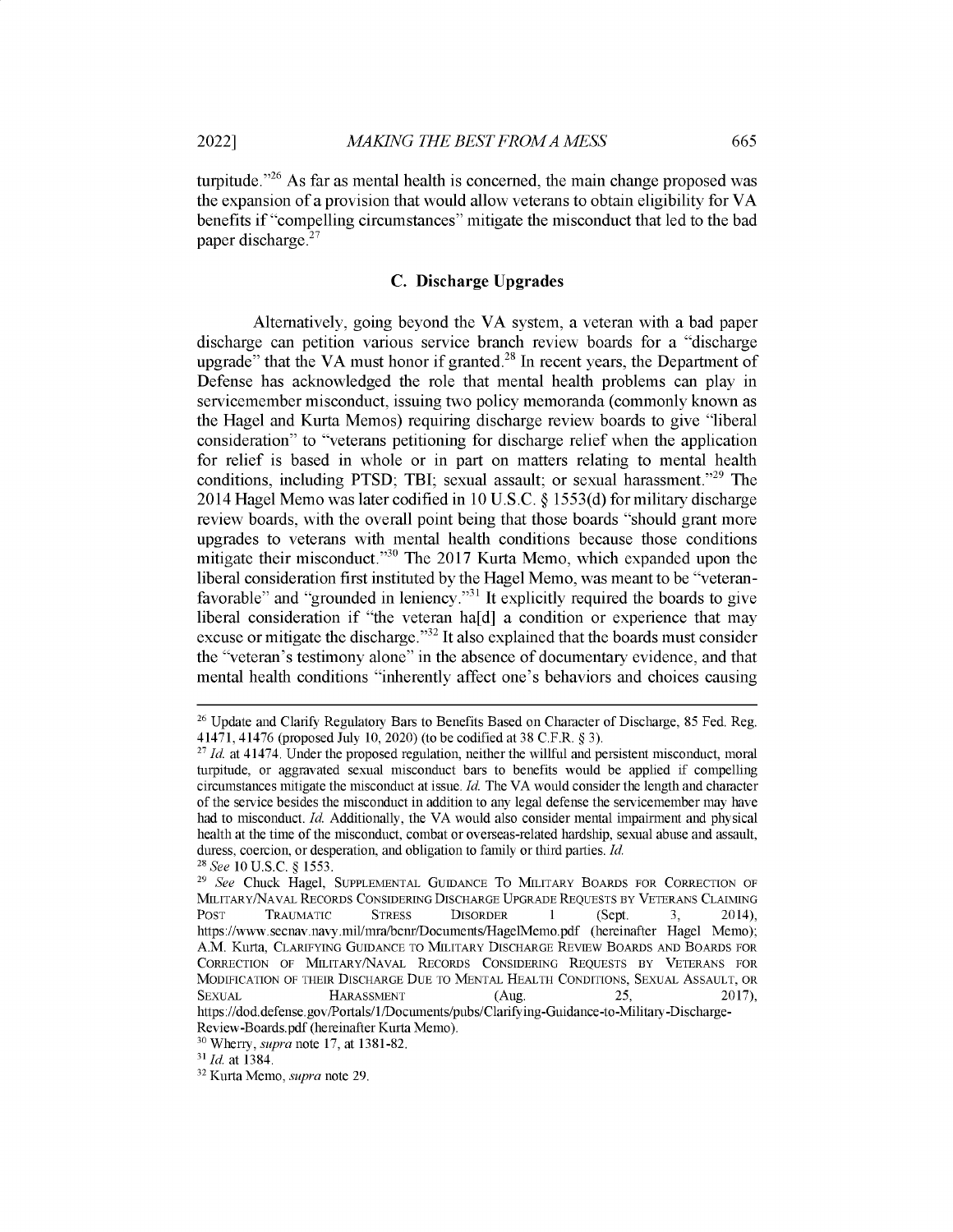**veterans to think and behave** differently **than might otherwise be expected." <sup>33</sup>But** even with **this assistance, one researcher found that:**

**Despite the liberal consideration policy ... the [Naval Discharge Review Board] seems to reach decisions not to upgrade in the same way it did before liberal consideration. The [Board] decisions even use the same language as pre-liberal consideration decisions, further suggesting the Board's lack of engagement with the Kurta Memo's substantive guidance about evaluating evidence liberally....3**

#### **II. THE VA INSANITY DEFENSE**

#### **A. "Insanity" In Other Contexts**

The VA's **definition** of insanity **is unusual because it does not require a court or medical adjudication** of insanity **during service, and it has no real analog to other legal and medical definitions used by military, federal, or state-level justice systems. <sup>35</sup>**For the **medical** field, **there is no "insanity" diagnosis in the** DSM-V.<sup>36</sup>**Insanity is ultimately "the legal definition of what constitutes mental** disorder sufficient to avoid criminal responsibility."<sup>37</sup> In military criminal **proceedings, courts examine "the time of the commission of the acts constituting the offense" to determine if "the accused, as a result of a severe mental disease or** defect, **was unable to appreciate the nature and quality or the wrongfulness of his or her acts."3<sup>8</sup>**

**In the civilian criminal justice system, the insanity defense is** typically **defined in one of two** ways. **The traditional** *M'Naghten* **standard focuses "only on cognitive impairments, excusing the defendant when,** by virtue of **a mental disease,**

<sup>33</sup>*Id.*

<sup>34</sup>Wherry, *supra note* 17, **at 1388. Professor** Wherry **went on to suggest a** variety **of changes to align the discharge review boards' results with the stated desire for liberal consideration.** *See id.* **at 1404- 18. While not all of them would work in the** VA's character **of discharge determination process, of special note is a suggestionthat certain types of misconduct are automatically excused without further analysis with the diagnosis of certain mental health conditions.** *See id.* at 1412-13 **(using the example of excusing drug use or limited unauthorized absence for service if shown to stem from the veteran's mental health condition).**

<sup>35</sup>John **W. Brooker,** Evan R. **Seamone & Leslie C. Rogall,** *Beyond "T.B.D.* ": *Understanding VA 's Evaluation of A Former Servicemember's Benefit Eligibility Following Involuntary or Punitive Discharge from the Armed Forces,* 214 MIL. L. REv. **1, 106** (2012).

**<sup>36</sup>Ryan Howes,** *The Definition of Insanity,* PSYCH. TODAY (2009), **https://www.psychologytoday.com/us/blog/in-therapy/200907/the-definition-insanity (last visited June** *25,* 2021).

<sup>3 7</sup> Lisa Callahan, Connie Mayer, & **Henry J. Steadman.,** *Insanity Defense Reform in the United States-Post-Hinckley,* 11 MENTAL & PHYSICAL DISABILITY L. REP. *54, 55* (1987); *see also* **Richard E. Redding,** *The Brain-Disordered Defendant: Neuroscience and Legal Insanity in the Twenty-First Century, 56* Am. U. L. REV. *51,* **110** (2006) **("To be sure, neuropsychological or neuroimaging evidence cannot establish a defendant's lack of criminal responsibility, which is a legal determination, not a medical one.").**

<sup>38</sup> UNITED STATES MANUAL FOR COURTS-MARTIAL, RCM916(k) (2019).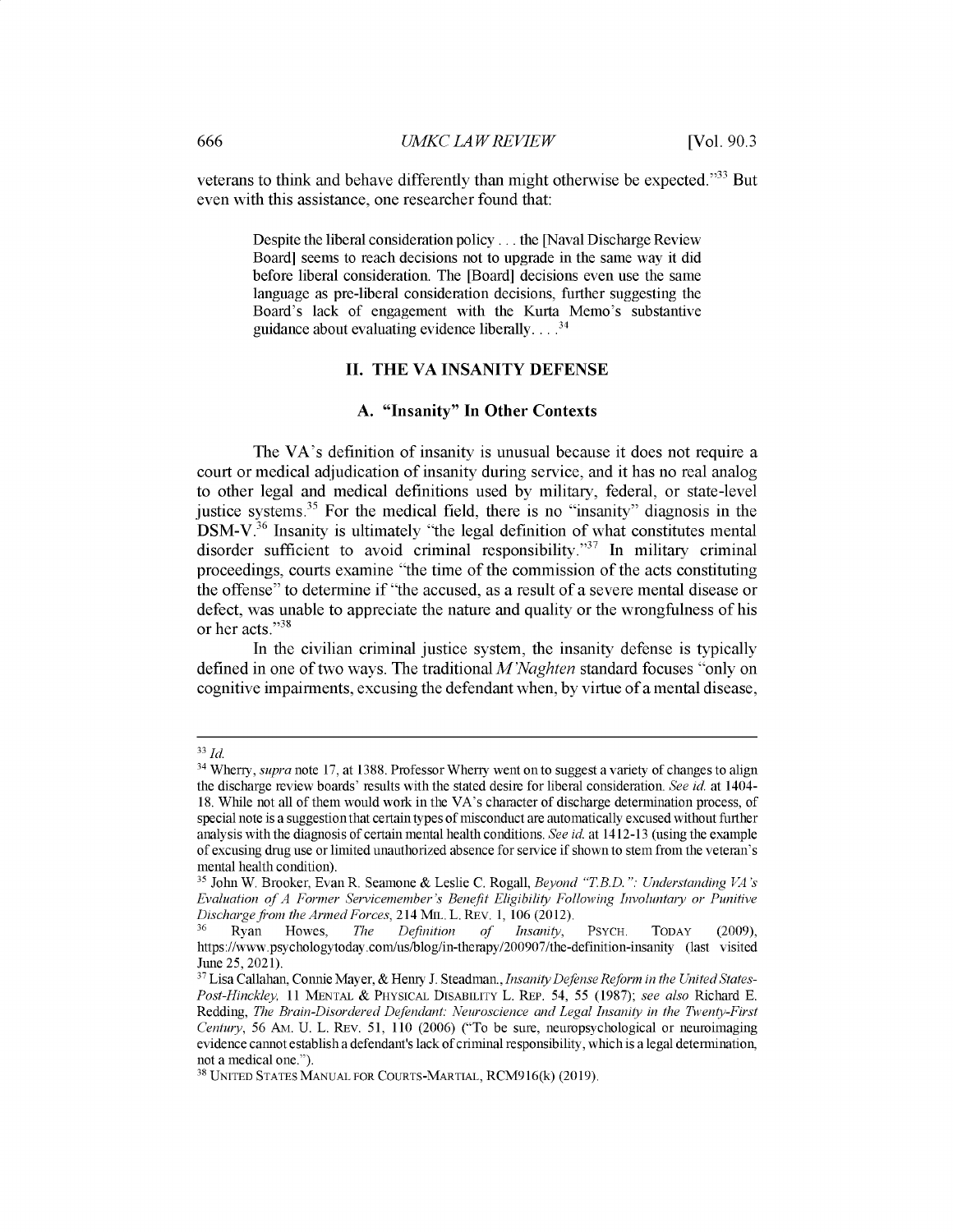she lacks the capacity to understand the nature or wrongness of her acts."<sup>39</sup> The insanity standard set forth by the Model Penal Code ("MPC") is slightly more lenient, requiring only that the offender "lack[ ] substantial capacity either to appreciate the criminality [wrongfulness] of his conduct or to conform his conduct to the requirements of law. $^{540}$  Neither test is nearly as expansive as that adopted in *United States v. Durham*,<sup>41</sup> which simply stated that "an accused is not criminally responsible if his unlawful act was the product of mental disease or defect.<sup> $342$ </sup> Even the D.C. Circuit that adopted the *Durham* rule eventually abandoned it in favor of the MPC test,<sup>43</sup> and the *Durham* test only remains in effect in New Hampshire and the U.S. Virgin Islands.<sup>44</sup> Current insanity jurisprudence is even further away from *Durham,* as the insanity acquittal of John Hinckley Jr., the attempted assassin of President Ronald Reagan, caused many states to return to the more restrictive *M'Naghten* formulation.<sup>45</sup>

#### **B. Background and Interpretation**

The current regulation dates back to 1961 and remains unchanged to present day.<sup>46</sup> In 2006, the VA proposed to adopt an interpretation similar to the *M'Naghten* rule, though it was never enacted.<sup>47</sup> Interpretation guidance from the

<sup>&</sup>lt;sup>39</sup> Dan M. Kahan & Martha C. Nussbaum, *Two Conceptions of Emotion in Criminal Law*, 96 COLUM. L. REv. 269, 341 (1996) *(citing M'Naghten 's Case,* 8 Eng. Rep. 718 (H.L. 1843)).

<sup>40</sup>MODEL PENAL CODE § 4.01 (2020).

<sup>41</sup>United States v. Durham, 214 F.2d. 862 (D.C. Cir. 1954).

<sup>42</sup>*Id.* at 874-75.

<sup>43</sup>United States v. Brawner, 471 F.2d 969, 971 (D.C. Cir. 1972).

<sup>44</sup>The *Durham* test only remains in effect in New Hampshire and the U.S. Virgin Islands. Stephen

P. Garvey, *Agency and Insanity,* 66 BUFF. L. REv. 123, 141 n.45 (2018).

*<sup>4</sup>5 Id.* at 141-42.

<sup>46</sup>*See* Gardner v. Shinseki, 22 Vet. App. 415, 420 n.3 (2009) (citing 26 Fed. Reg. 1589 (Feb. 24, 1961)). There is evidence that some of the language used dates back to at least the 1880s. *See Constitutional Psychopathic Inferior,* APA DICTIONARY OF PSYCH., https://dictionary.apa.org/constitutional-psychopathic-inferior (defining the term as a former name for an individual with antisocial personality disorder and dating the term back to the 1880s).

<sup>47</sup> For context, the M21-1 ADJUDICATION PROCEDURES MANUAL ("M21-1") is what Regional Office personnel consult when making decisions; it is an amalgamation of all sorts of law as interpreted by VA employees. Gray v. Sec'y of Veterans Affs., 875 F.3d 1102, 1105-06 (Fed. Cir. 2017) (citations omitted). These sources of law include statutes, regulations, **cases,** and even precedential opinions promulgated by the VA Office of General Counsel. They are not binding on any decisionmaker outside the Regional Benefits Offices. *Id.* The VA proposed to adopt the M21-1 Insanity provision existing at the time, which defined insanity as "whether, at the time of commission of the act(s), the veteran was laboring under such a defect of reason, from disease or mental deficiency, as not to know or understand the nature or consequence of the act(s) or that what he or she was doing was wrong." Compensation, Pension, Burial and Related Benefits: General Provisions, 71 Fed. Reg. 16464 (proposed Mar. 31, 2006). The VA explicitly noted that this standard was similar to *M 'Naghten. Id.* The current version of the M21-1 has backed off of this formulation, simply referring adjudicators to consult 38 C.F.R. § 3.354 (2021). M21-1 ADJUDICATION PROCEDURES MANUAL X.Iv.2.A, INSANITY DETERMINATIONS (Aug. 19, 2021) https://www.knowva.ebenefits.va.gov/system/templates/selfservice/va ssnew/help/customer/local en-US/portal/554400000001018/content/554400000177991/M21-1-Part-X-Subpart-iv-Chapter-2-

Section-A-Insanity-Determinations (last visited Dec. 15, 2021).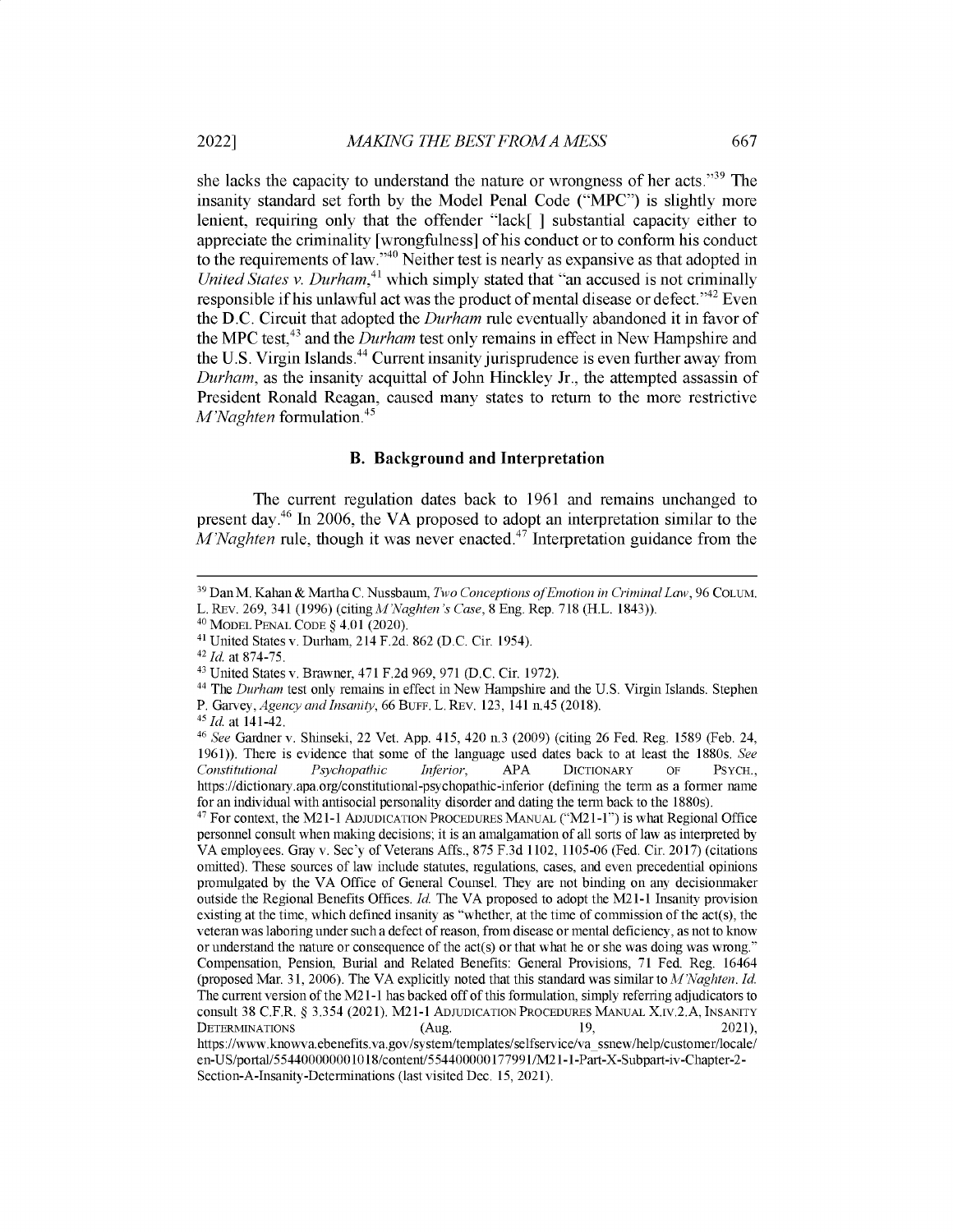**Agency and the Court of Appeals for Veterans Claims** ("CAVC") **on the current regulation has been less than extensive. Indeed, while the CAVC has been critical** of the VA's formulation of the insanity rule in the past,<sup>48</sup> it has not issued many **precedential opinions interpreting it. In 1997,** the VA **Office of General Counsel issued** an **advisory opinion purporting to clarify Section** *3.354.* **Among other things, it held that personality disorders, minor episodes of disorderly conduct, and eccentricity do not fall within the VA definition of insanity. <sup>4</sup>9 But the opinion mostly seemed to say that VA adjudicators would be free to adjudge insanity as they see fit.<sup>50</sup>**

**As for the** CAVC, **one early decision,** *Cropper v. Brown,* **took a narrow and uncritical view of the insanity defense, ruling that it could not be used to excuse misconduct over which the claimant "ultimately had control but failed, in fact, to control."51 Conversely, it stated that "the defense may be used properly where the claimant has received a dishonorable discharge due to some 'defect of reason, from disease or mental deficiency,' which is beyond his control."<sup>5</sup> <sup>2</sup>In other words, it adopted a standard much closer to** *M'Naghten* **and the MPC test than** *Durham.<sup>53</sup>*

**Other CAVC opinions were more critical of Section** *3.354* **and made more veteran-friendly findings. One 1995 panel decision,** *Zang v. Brown,* **noted that reading the regulation precisely as written "would produce** an **illogical and absurd** result that could not have been intended by the Secretary.<sup>54</sup> That decision also **noted that Section 3.354 is "less than clear given its obvious drafting defects,"<sup>55</sup> and the judge who authored the opinion even wrote separately to encourage the VA to reevaluate the insanity provision's "confusing tapestry."56 In** *Gardner v.*

<sup>48</sup>*See infra* **notes** *54-59* **and accompanying text.**

**<sup>49</sup> DEP'T OF VETERANS AFFS., OFF. OF GEN. COUNS., VA GENERAL COUNSEL PRECEDENTIAL OPINION No 20-97 (May 22, 1997), https://www.va.gov/ogc/docs/1997/Prc20-97.doc [hereinafter VAOPGCPREC 20-97].**

**<sup>50</sup>Until August 2021, the M21-I's summary of VAOPGCPREC 20-97 stated that determinations of the extent to which a veteran "must deviate from his or her normal method of behavior" or "interfere with the peace of society is "best** ... **resolved by adjudicative personnel on a case-by-case basis in light of the authorities defining the scope of the term insanity."** *VAOPGCPREC 20-97, May 22, 1997, Definition of Insanity in 38 CFR 3.354(a), M21-1 ADJUDICATION PROCEDURES MANUAL III.v.1.E,*<br>DETERMINATIONS OF INSANITY (Aug. 8, 2017), **DETERMINATIONS OF INSANITY (Aug. 8,** 2017), **https://www.knowva.ebenefits.va.gov/system/templates/selfservice/vassnew/help/customer/locale/ en-US/portal/554400000001018/content/554400000014223/M21-1,-Part-III,-Subpart-v,-Chapter-1,-Section-E---Determinations-of-Insanity (last visited Dec.** *15,* **2021). Nothing in the current M21-** 1 **provision contradicts that directive.** *See* **M21-1 ADJUDICATION PROCEDURES** MANUAL X.Iv.2.A, **INSANITY DETERMINATIONS (Aug. 19, 2021), https://www.knowva.ebenefits.va.gov/system/templates/selfservice/vassnew/help/customer/locale/ en-US/portal/554400000001018/content/554400000177991/M21-1-Part-X-Subpart-iv-Chapter-2- Section-A-Insanity-Determinations (last visited Dec.** *15,* **2021).**

*<sup>5</sup>* **Cropper v. Brown, 6 Vet. App.** *450, 453* **(1994).**

*<sup>52</sup>Id.* **at** *453.*

**<sup>53</sup>***See* **Garvey,** *supra* **note** *44,* **at 125 ("The** *M'Naghten* **Rule, at least in its modern formulations, equates insanity with cognitive incapacity. Sometimes the Rule is combined with a test equating insanity with volitional incapacity, often called the 'irresistible impulse' test. Together, these twin incapacities constitute what we might call the law's traditional test for insanity.").**

**<sup>54</sup>Zang v. Brown, 8 Vet. App. 246,** *253 (1995).*

*<sup>55</sup>Id.* **at 252.**

<sup>56</sup>*Id.* **at 255 (Steinberg, J., separate views).**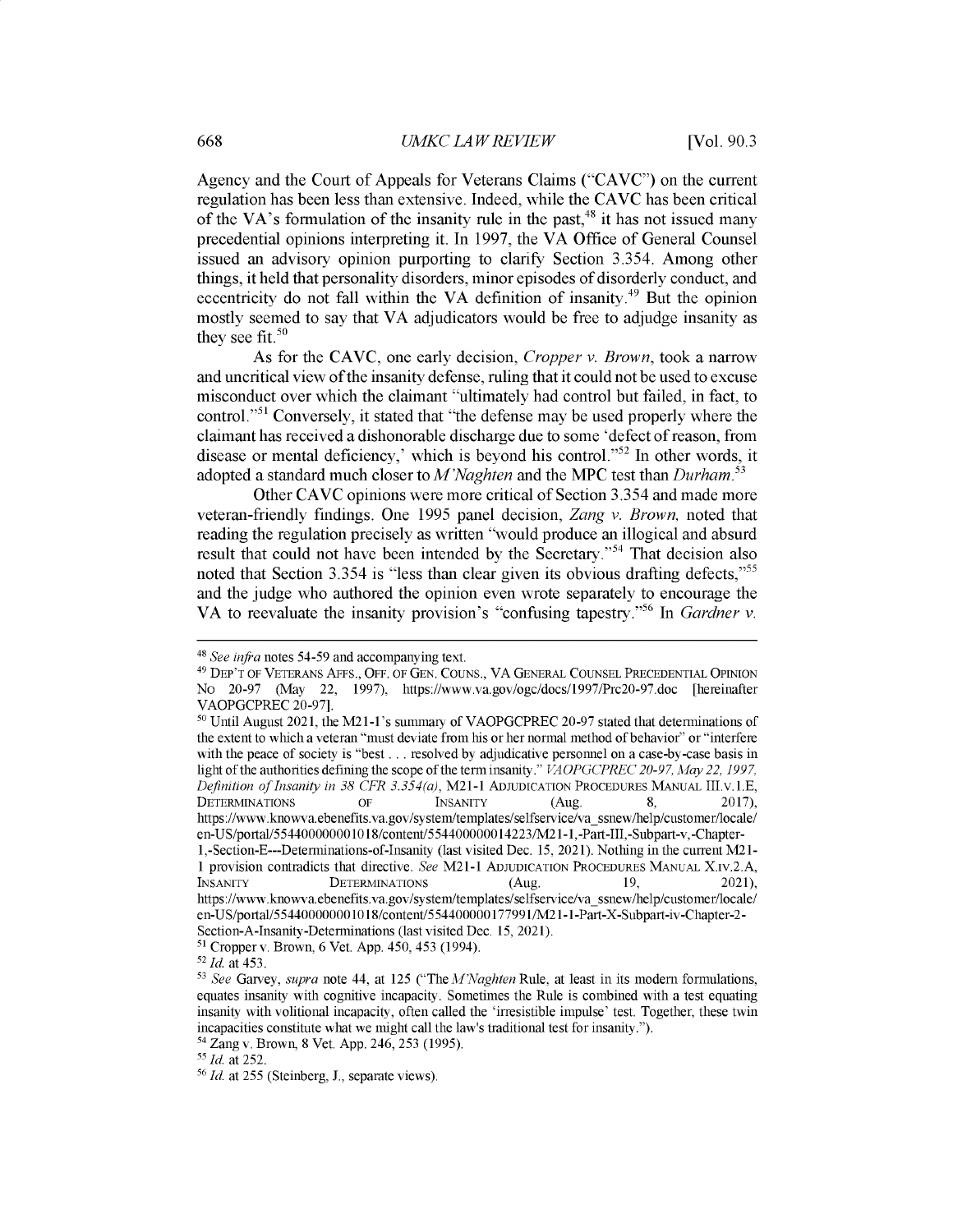*Shinseki*, the CAVC found it troubling that "there was no evidence that VA has remedied the confusion" regarding the insanity regulation that was previously discussed in *Zang."* The *Gardner* opinion found that common components of insanity definitions used in criminal cases have no place in the VA insanity determinations because the VA standard is entirely different. <sup>58</sup>*Gardner* also held that the VA's duty to assist claimants in obtaining evidence to substantiate their claims applies in the character of discharge determination process, and that the VA is required to determine if a medical opinion is necessary when a veteran's sanity is placed at issue. $59$ 

More recently, in *Bowling v. McDonough,* the CAVC was faced with an attempted class action challenging the validity of the VA's insanity provision. The veterans in *Bowling* argued that the definition of "insanity" in 38 C.F.R. § 3.354(a) is unconstitutional because it denies claimants due process of law.  $60$  Pointing out the wide variety of flaws with the regulation, it asserted that Section *3.354* is narrower than Congress intended, does not have any basis in modern medicine, and results in arbitrary and inconsistent outcomes. **<sup>61</sup>**

The CAVC disagreed. The *Bowling* decision held that the appellants failed to prove Section *3.354(a)* denies claimants due process or is constitutionally invalid.<sup>62</sup> The CAVC first noted that "'[f]acial [constitutional] challenges are disfavored' because they often rely on speculation and 'run contrary to the fundamental principle of judicial restraint."<sup>563</sup> It then stated that the record evidence presented did not show that the number of servicemembers barred from VA benefits is greater than Congress intended, that VA decision makers are applying the insanity rule arbitrarily and capriciously, or that veterans receive inadequate notice of the evidence needed to prove their claims.<sup>64</sup> In reaching this conclusion, the CAVC refused to consider much of the evidence provided by the claimants because it was not a part of the record before it.<sup>65</sup> Consequently, it is fair to question precisely what effect this case may have on future VA insanity determinations, though it may reflect an understandable judicial reluctance to get involved in this issue instead of allowing the rulemaking process to play out

<sup>&</sup>lt;sup>57</sup> Gardner v. Shinseki, 22 Vet. App. 415, 420 n.3 (2009).

<sup>51</sup>*Id. at* 420.

*<sup>5</sup> <sup>1</sup>Id. at* 421-22.

**<sup>60</sup>**Bowling v. McDonough, 33 Vet. App. 385, 388 (2021).

*<sup>61</sup>Id. at* 394.

*<sup>62</sup>Id. at* 388.

**<sup>63</sup>***Id. at* 397 (quoting Wash. State Grange v. Wash. State Republican Party, *552* U. S. 442, *450* (2008)). The CAVC also stated that facial constitutional challenges are "most difficult" because the claimant must prove that "'no set of circumstances exists under which the [challenged action] would be valid."' *Id.* (quoting United States v. Salerno, 481 U.S. 739, *745* (1987)). *<sup>64</sup>Id.* at 399.

<sup>&</sup>lt;sup>65</sup> "But they do not rely on this evidence to establish facts not subject to reasonable dispute. Rather, they ask the Court to take judicial notice of the evidence and then draw inferences from it to support their arguments." Bowling v. McDonough, 33 Vet. App. *385,* 399 (2021). This evidence included items like the **UNDERSERVED** report cited *supra* note *12. Id.*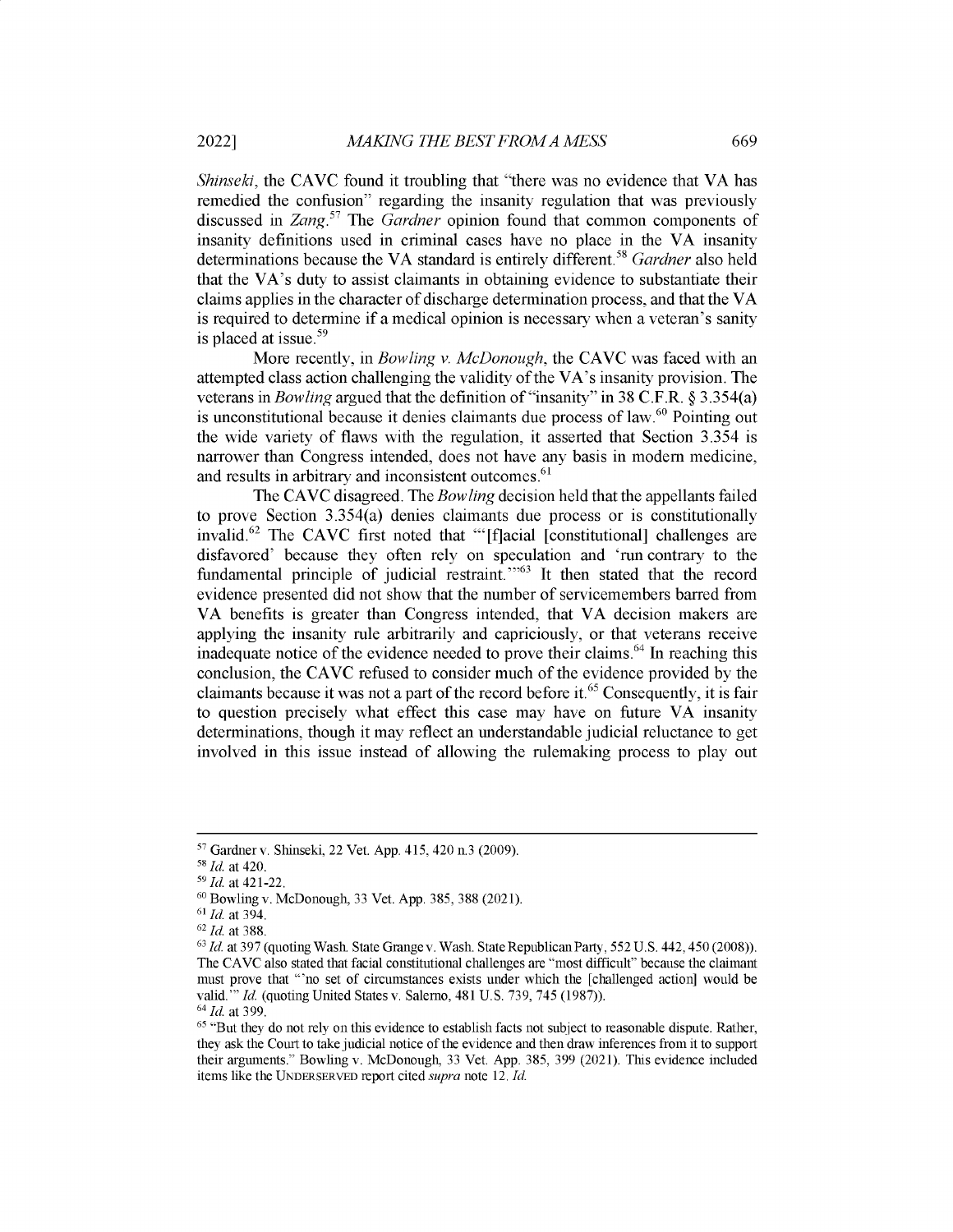normally. <sup>66</sup>

#### **III. THE VA INSANITY DEFENSE IN PRACTICE**

#### **A. Regulatory Analysis**

The paragraph of seeming nonsense in 38 C.F.R. @ *3.354(a)* masquerading as a regulation makes little sense.<sup>67</sup> Still, it is essential to break it down and look closely at its text in search of any meaning. After all, if "the language of an enactment is clear and construction according to its terms does not lead to absurd or impracticable consequences, the words employed are to be taken as the final expression of the meaning intended."<sup>68</sup> First, the phrase "mentally defective or constitutionally psychopathic" seems to contemplate mental health conditions that are acquired—not innate—in nature.<sup>69</sup> The regulation also requires that any insanity be "due to disease." Then, the statute goes on to describe three possible conditions, any of which, if satisfied, would mean that the veteran in question is insane. The latter two are quite extreme. Interfering with "the peace of society" or becoming completely unadaptable to the community seem to parallel standards that might be required by the civil commitment process. For veterans, and their representatives, seeking to avail themselves of the insanity defense, the first condition is far more promising. Further, psychologists and other mental health professionals may be of assistance. "More or less" is an indefinite term that means to a varying or undetermined extent or degree.<sup>70</sup> "Prolonged" means extended in duration.<sup>71</sup> The phrase "deviation from his normal method of behavior" indicates that this regulation contemplates a subjective, not objective standard.

Therefore, this provision is deserving of focus from a psychologist or mental health professional who is attempting to write a statement on behalf of a

<sup>&</sup>lt;sup>66</sup> The decision seemed, for instance, to adopt the VA's assertion "that the Court's review is limited to whether the regulation provides fair notice, not whether it is wise." *Id.* at 396. As of December 2021, the *Bowling* case is on appeal at the Court of Appeals for the Federal Circuit. Federal Circuit Docket Nos.: 2021-1945, 2021-1970. If the Federal Circuit upholds the CAVC's decision, the insanity regulation is likely to remain as is for the foreseeable future unless the VA changes it.

<sup>67</sup>*See* Bd. Vet. App. 1639960 at 4 ("Here, the Board concludes, first, that VA's definition of insanity is literally gibberish. It is a string of real English-language words that, as constructed, has no meaning. The regulation as it currently exists cannot **be** applied to modern psychiatric evidence."). It is notable that this Board opinion was written by esteemed veterans law scholar James Ridgway-the same James Ridgway who is currently representing the appellants in *Bowling v. McDonough.*

<sup>68</sup>United States v. Missouri Pac. R.R. Co., 278 U.S. 269, 278 (1929); *see also* Jennifer Nou, *Regulatory Textualism,* 65 DUKE L.J. 81, 89 (2015); *see generally* Maxine D. Goodman, *Reconstructing The Plain Language Rule of Statutory Construction,* 65 MONT. L. REV. 229 (2004). <sup>69</sup>*See Constitutional Psychopathic Inferior,* APA DICTIONARY OF PSYCH., https://dictionary.apa.org/constitutional-psychopathic-inferior (defining the term as a former name for an individual with antisocial personality disorder and dating the term back to the 1880s).

<sup>70</sup> *More or Less,* MERRIAM-WEBSTER, https://www.merriamwebster.com/dictionary/more%20or%20less.<br>
<sup>71</sup> Prolenged MERRIAM WEBSTER

<sup>71</sup>*Prolonged,* MERRIAM-WEBSTER, https://www.merriam-webster.com/dictionary/prolonged\_ Though this has not been defined by CAVC case law, it is reasonable to assume that this means something beyond a temporary lapse in judgment.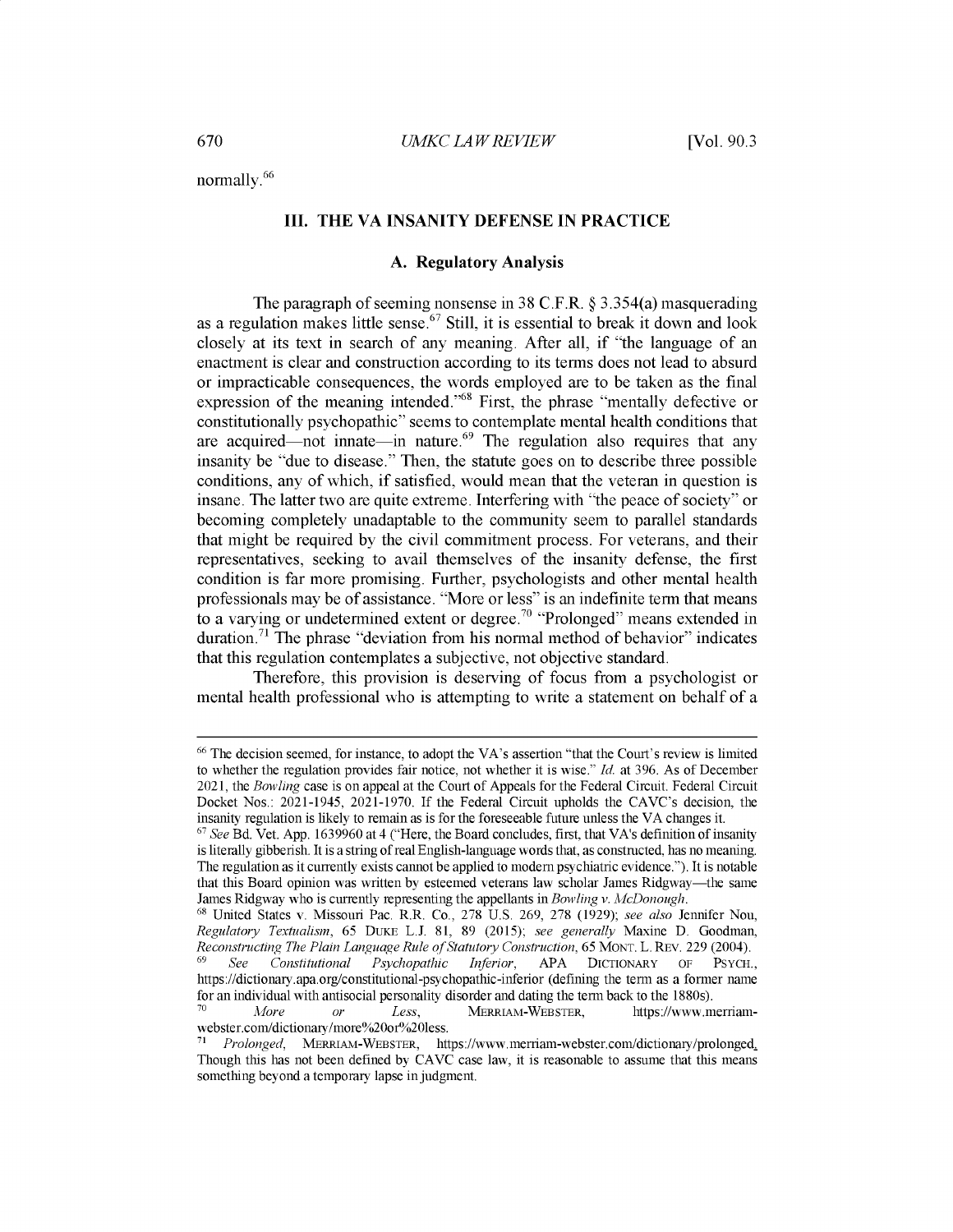veteran.<sup> $72$ </sup> It is nearly axiomatic that mental illness causes those afflicted to suffer from a decreased ability to make good decisions-i.e., a deviation from a "normal method of behavior. $\frac{1}{2}$  Further, mental health professionals are equipped to establish baselines and then determine what sort of movements away from those baselines veterans may have made. In making those determinations, mental health professionals are entitled to use the veteran's lay statements to supplement other documentary evidence that may exist from the time in question.<sup>74</sup>

So, given the current state of the VA insanity regulation, of what value are any changes? Like all legal inquiries, the ultimate answer is "it depends." Is the VA's insanity regulation indeed "gibberish,"<sup>75</sup> or at the very least not a "model of clarity? $25\%$  Absolutely. Does the regulation provide enough notice to claimants as to what proof is required for an insanity determination, as is required by due process?<sup>77</sup> Probably not. Does it have any basis in modern medicine whatsoever?<sup>78</sup> Likely no. But do these deficiencies mean that the regulation should be revised? Not necessarily.

#### **B. Reflection on the Future of the Insanity Defense & Final Takeaways**

Any revision of the insanity regulation—whether imposed by Congressional statute, the VA's rulemaking process, or judicial fiat—is unlikely to invent something out of thin air. Indeed, any changes would likely look to sources like the criminal justice system or the Hagel and Kurta Memos for inspiration. If the insanity definition were changed to match the *M'Naghten* rule or the Model Penal Code, for example, many veterans with bad paper discharges would lose a viable, albeit difficult, method of obtaining eligibility for VA benefits. It is probably indeterminable how many veterans would be able to meet these new high bars, though the rates that military sanity boards find servicemembers not

 $72$  For a discussion of the importance of medical-legal partnerships and private medical evidence in the VA disability compensation system, *see, e.g.,* Stacey-Rae Simcox, *The Need for Better Medical Evidence in VA Disability Compensation Cases and the Argument for More Medical-Legal Partnerships,* 68 S.C. L. REv. 223, 241-43 (2016).

<sup>&</sup>lt;sup>73</sup> "Psychiatric disorders are defined by abnormalities of thought, affect, and impulse control. Arguably, the greatest functional impact of these illnesses on the lives of the mentally ill and society are not related to the symptoms of delusions, hallucinations, or depressed mood, but simply to making poor decisions." Ricardo Caceda, Charles B. Nemeroff & Philip D. Harvey, *Toward an Understanding of Decision Making in Severe Mental Illness, 26 J. NEUROPSYCHIATRY & CLINICAL*<br>196 (2014). NEUROSCIENCES 196 (2014),

https://neuro.psychiatryonline.org/doi/pdf/10.1176/appi.neuropsych.12110268. *See also* Seamone, *supra* note 5, at 518 ("The military has officially recognized the connection between serviceconnected stress conditions and misconduct-both on the battlefield and in manifestations after troops have returned home-and has urged commanders to at least consider mental conditions before taking disciplinary action.").

*<sup>74</sup>See, e.g.,* Jandreau v. Nicholson, 492 F.3d 1372 (Fed. Cir. 2007); Buchanan v. Nicholson,

<sup>451</sup> F.3d 1331 (Fed. Cir. 2007); Barrv. Nicholson, 21 Vet. App. 303 (2007).

*<sup>75</sup>See* Bd. Vet. App. 1639960 at 4.

<sup>76</sup>*See* Bowling v. McDonough, 33 Vet. App. 385, 394-95 (2021).

*<sup>77</sup>Id.* at 400.

*<sup>78</sup>1 Id.* at 394.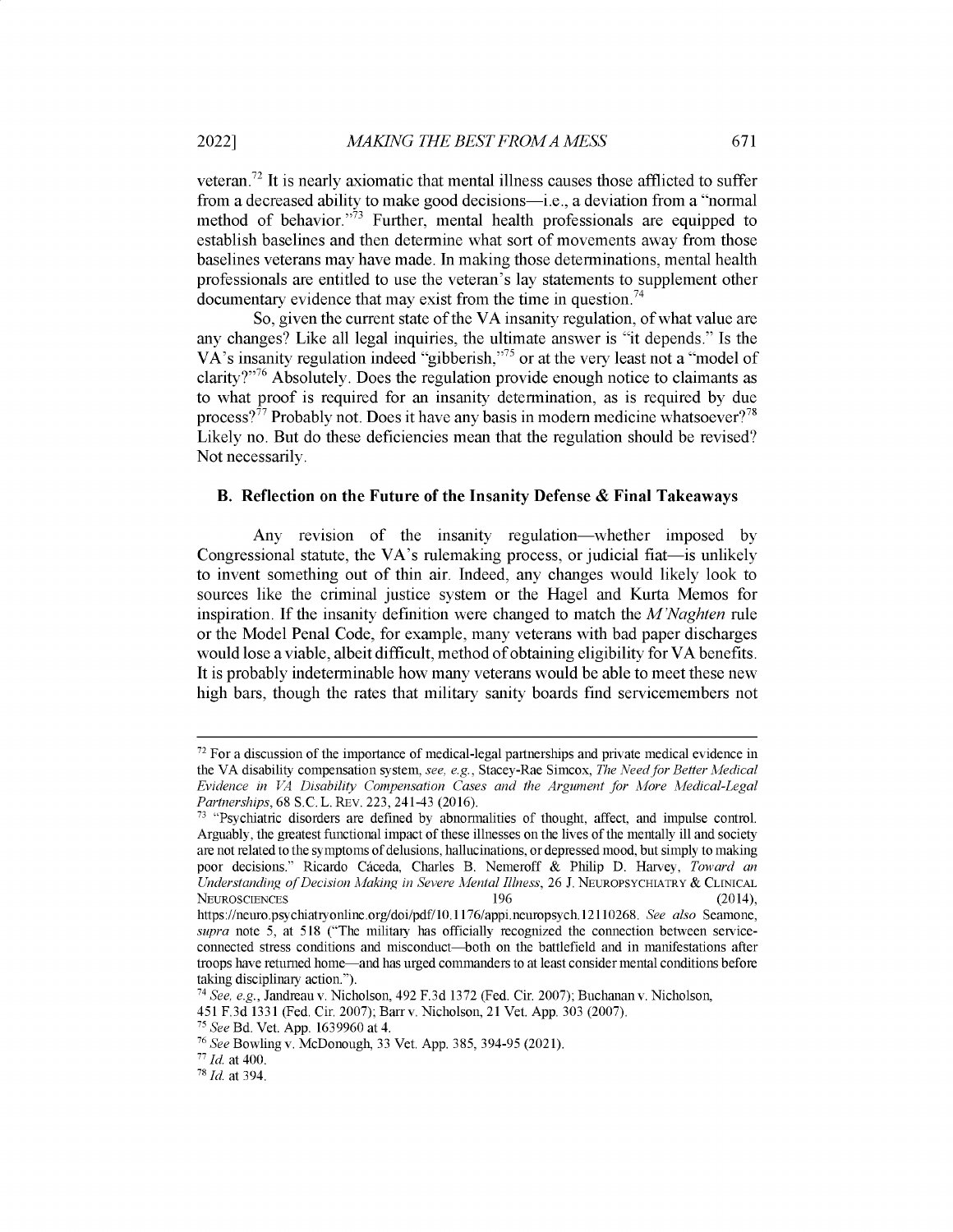responsible for their actions by reason of mental defect—fewer than 1 in 200 might be an acceptable estimate.<sup>79</sup>

Adopting the *Durham* rule would probably be better for veterans than the *M'Naghten* or MPC formulations, as it would certainly be easier to prove that misconduct leading to a deleterious discharge was the product of a mental disease rather than an irresistible impulse or the like. $80$  But even still, the number of veterans with "bad paper" discharges that can prove that their mental health conditions caused a "prolonged deviation" from a baseline standard of behavior is probably greater. Additionally, and in contrast with *Durham,* the current regulation does not require a veteran to prove that the "insanity" caused the misconduct that ultimately led to discharge.<sup>81</sup> Rather, insanity merely needs to be present during the time of that misconduct.<sup>82</sup> Therefore, the limited application of the insanity exception is not a problem of regulatory construction; instead, it is a defect in regulatory interpretation. Adjudicators should apply the "prolonged deviation from [a] normal method of behavior" standard as it is written instead of making their own value judgments as to what insanity means to them.<sup>83</sup> Even if the VA expands its existing "compelling circumstances" defense beyond AWOL determinations and explicitly considers mental health issues, veterans face a net negative if taking that action also means the imposition of an insanity rule as restrictive as *M'Naghten.*

Further, it is better to keep the possibility of having medical determinations assist veterans instead of relying on VA decision makers to appropriately balance evidence in the favor of veterans,  $84$  especially if the final decision will not be overturned unless it is clearly erroneous.<sup>85</sup> Also, looking to the

<sup>82</sup>*See id.*

<sup>85</sup> The CAVC reviews the Board's conclusions concerning servicemember sanity and whether a

<sup>w</sup>*Katie* Drummond, *For Military Psych Boards, There Is (Almost) No Insanity Defense,* WiRED.COM (Apr. *5,* 2012), https://www.wired.com/2012/04/bales-sanity-board/.

<sup>80</sup>*See supra* notes *35-45* and accompanying text. While *Durham* has fallen out of favor in other contexts, *see* Callahan et al., *supra* note 37, an adoption of a formulation that is *at least* that generous makes sense in a system that is meant to be friendly to claimants.

<sup>81</sup>*See* 38 U.S.C. § 5303(b) ("[I]f it is established to the satisfaction of the Secretary that, *at the time of the commission of an offense* leading to a person's court-martial, discharge, or resignation, *that person was insane,* such person shall not be precluded from benefits under laws administered by the Secretary based upon the period of service from which such person was separated.") (emphasis added).

<sup>83</sup>*See, e.g.,* Adams & Montalto, *supra* note 13, at 126-27 ("In practice, Veterans Law Judges applying the [insanity rule] have characterized the insanity exception as 'more or less synonymous with psychosis' and 'akin to the level of incompetency generally supporting appointment of a guardian."') (citing Bd. Vet. App. No. 1016336, 2010 WL 2807345, at \*2 (May 3, 2010); Bd. Vet. App. No. *15-* 19246, 2015 WL *4154699,* at \*3 (May *5, 2015).*

<sup>&</sup>lt;sup>84</sup> Granted, medical professionals might have too much influence in the disability compensation system might have too much influence in decision-making. *See* Blair E. Thompson, *The Doctor Will Judge You Now,* 89 U. CIN. L. REV. 963, 963 (2021) ("By adopting the medical opinion as legal reasoning, VA adjudicators rely on Compensation and Pension Examiners ... to make the ultimate legal decisions on veterans' disability claims, even when the medical opinion is inadequate."). Still, many veterans would probably be more likely to receive a favorable result by depending on a medical professional to agree that a prolonged deviation for standard behavior existed than if forced to rely on a VA Regional Office adjudicator to appropriately balance their misconduct with mitigating factors.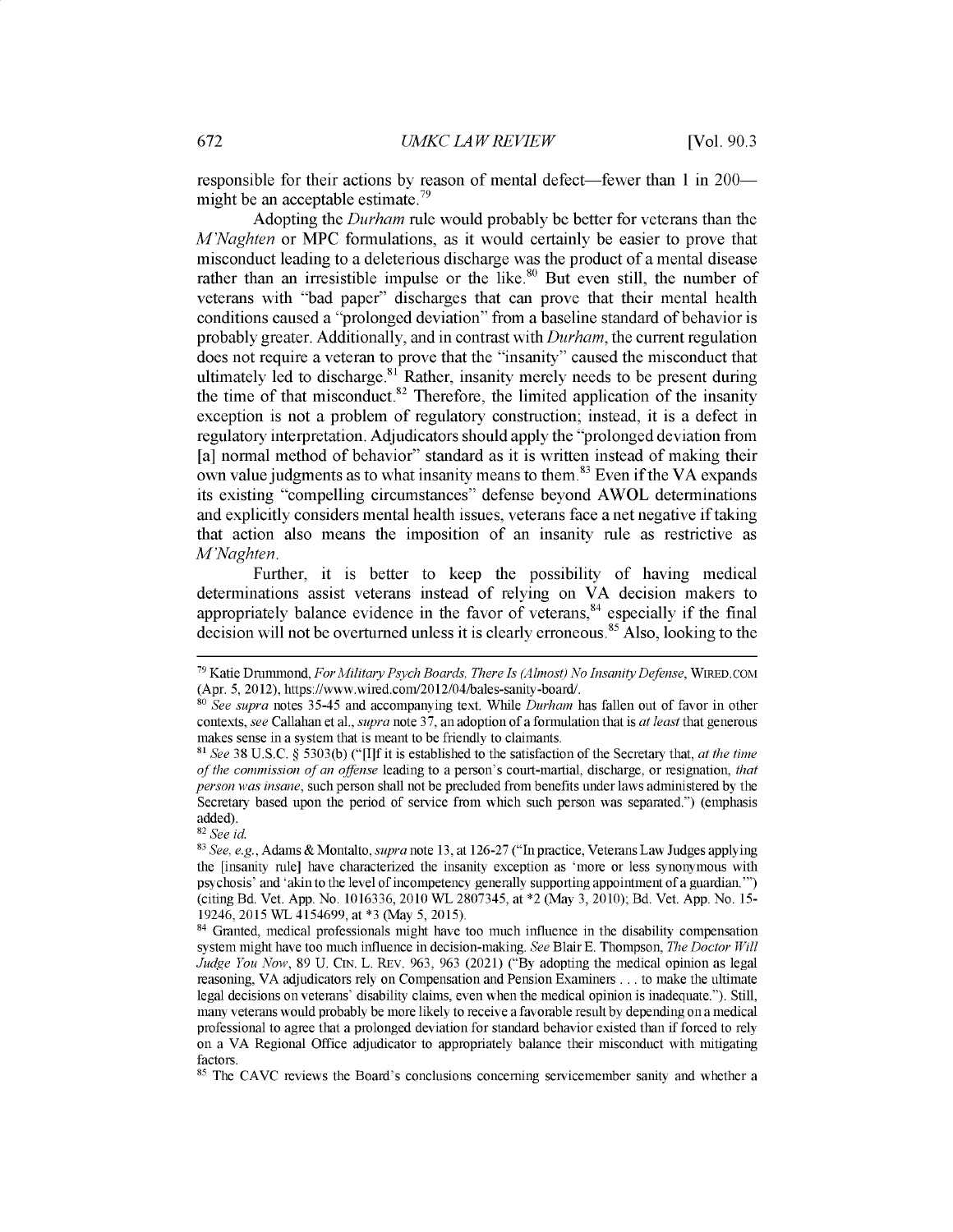shortcomings of liberal consideration in the discharge upgrade system is hardly encouraging for any success coming from an expansion of mitigating circumstances.8 6 Consequently, in the interests of maintaining a veteran-friendly system, the insanity defense should not be further restricted, even if an update would make it infinitely more clear in practice. Private medical opinions, when done well, can lead to successful assertions of insanity as the regulation currently reads.<sup>87</sup> Furthermore, even if the insanity regulation is clarified, any changes could come as additions-not as replacements. For example, it would be simple enough to dictate that a veteran could prove insanity under *either* the new standard or the old one.

This section ends with the practical takeaways for veterans' advocates with the rules as they currently stand. First, mere knowledge of the existence of VA insanity puts a veteran with a less-than-honorable discharge in a better position because asserting insanity may entitle the veteran to a VA-provided medical opinion.<sup>88</sup> Second, a private medical opinion, whether solicited by the advocate or provided by a veteran's treating physician, is critical to increasing the chances of success. Third, psychologists should focus on the "prolonged deviation" part of the regulation in most cases, and the rationale for any opinion given must be as thorough and clear as possible.<sup>89</sup> Finally, advocates should make insanity arguments as forcefully as possible, using all of the evidence available to hold the VA closely to the letter of the law, as VA adjudicators should not be allowed to make the insanity threshold higher than it already is.<sup>90</sup>

claimant's character of discharge is a bar to VA benefits under the "clearly erroneous" standard of review. *See* Struckv. Brown, Vet. App. 145, 152 (1996); Beckv. West, 13 Vet. App. 535, 539 (2000). <sup>86</sup>*See supra* notes 28-34 and related text.

<sup>87</sup>*See, e.g.,* Bd. Vet. App. No. 21032208 (May 26, 2021); Bd. Vet. App. No. 21012722 (Mar. 5, 2021); Bd. Vet. App. No. 20079849 (Dec. 17, 2020); Bd. Vet. App. No. 20079020 (Dec. 15, 2020); Bd. Vet. App. No. 19183726 (Nov. 5, 2019); Bd. Vet. App. No. 19145834 (June 13, 2019); Bd. Vet. App. No. 19140645 (May 28, 2019); Bd. Vet. App. No. 19132933 (Apr. 26, 2019); Bd. Vet. App. No. 18134105 (Sept. 13, 2018); Bd. Vet. App. No. 18126807 (Aug. 16, 2018) (all finding private medical opinions highly probative in deciding that the veteran met the insanity exception). While it is admittedly anecdotal evidence, Puller Clinic students and attorneys have had a high rate of success of arguing insanity at the Regional Office level. *See* Caleb R. Stone, Elizabeth A. Tarloski & Judith L. Johnson, ATTORNEY-PSYCHOLOGIST PARTNERSHIPS: VETERANS DISABILITY COMPENSATION AND THE INSANITY DEFENSE, Poster Presentation for the 2020 American Psychological Association Conference (July 29, 2020) (on file with author) (documenting the effectiveness of private medical opinions when employing the insanity defense).

<sup>88</sup>Gardner v. Shinseki, 22 Vet. App. 415, 421-23 (2009).

<sup>&</sup>lt;sup>89</sup> To be adjudged as valid, a medical opinion must explain its findings well enough to prove "that a medical expert has applied valid medical analysis to the significant facts of the particular case in order to reach the conclusion submitted in the medical opinion," as an opinion's probative value springs from "factually accurate, fully articulated, sound reasoning." Nieves-Rodriguez v. Peake, 22 Vet. App. 295, 304 (2008).

<sup>&</sup>lt;sup>90</sup> For example, advocates must guard against a VA overreliance on the findings of an in-service sanity board or an improper discussion of insanity standards that are not a part of VA's rules. *See supra* notes 50, 79, and accompanying text.